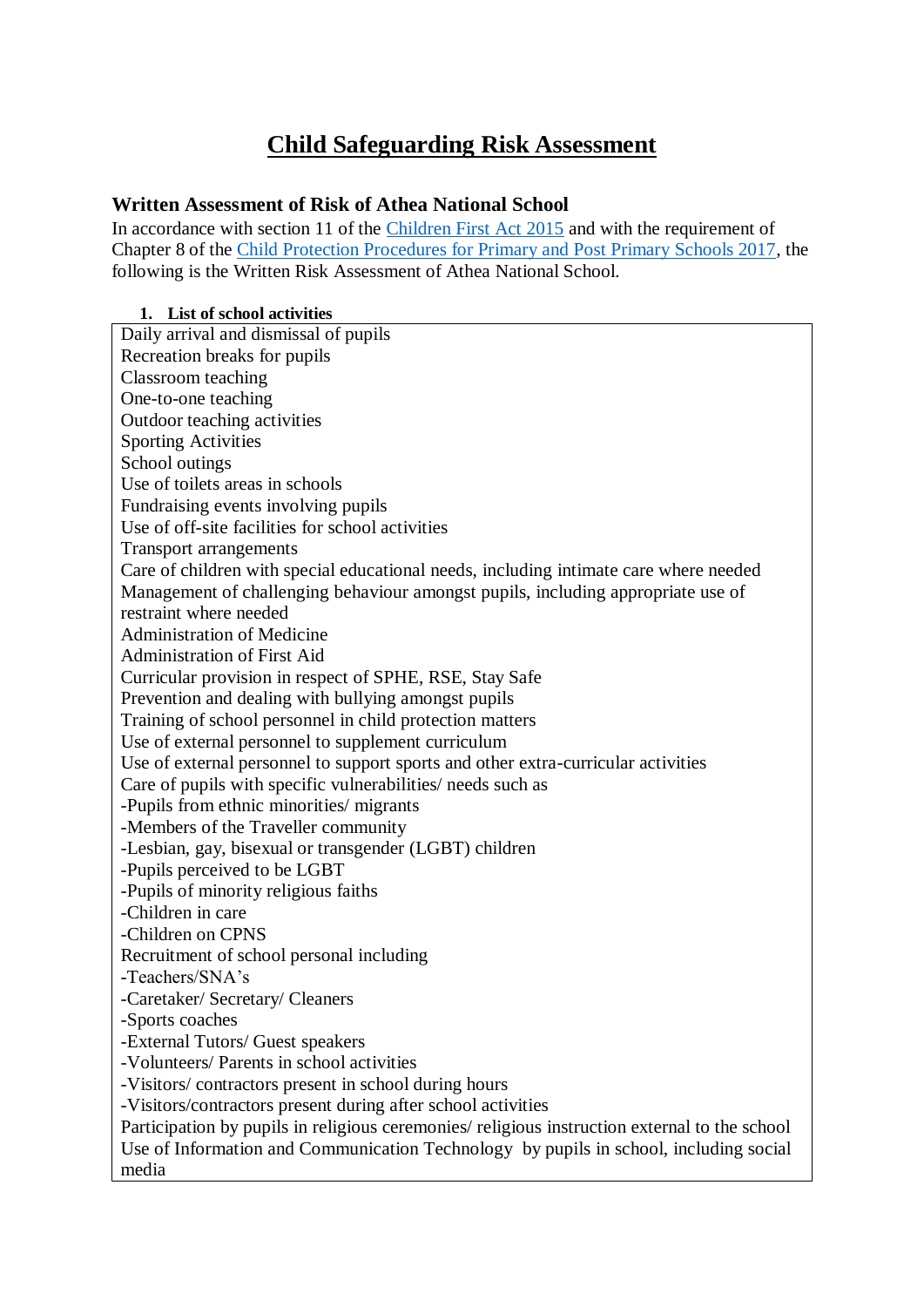Application of sanctions under the school's Code of Behaviours including detention of pupils etc

Student teachers undertaking training placement in school

Use of video/ photography/ other media to record school events

After school use of school premises by other organisation during school day

### **2. The school has identified the following risk of harm in respect of its activities -**

Risk of harm not being recognised by school personnel

Risk of harm not being reported properly and promptly by school personnel

Risk of child being harmed in the school by another child

Risk of child being harmed in school by volunteer or visitor to the school

Risk of child being harmed by a member of school personnel, a member of staff of another organisation or other person while child participating in out of school activities e.g. school trip, swimming lessons

Risk of harm due to racism

Risk of harm due to bullying child

Risk of harm due to cyber-bullying child

Risk of harm due to inadequate supervision of children in school

Risk of harm due to inadequate supervision of children while attending out of school activities

Risk of harm due to inappropriate relationship/ communications between child and another child or adult

Risk of harm due to children inappropriate accessing/using computers, social media, phones and other devices while at school

Risk of harm due to inappropriate use of online remote teaching and learning communication platform such as an uninvited person accessing the lesson link, students being unsupervised for long periods of time in breakout rooms

Risk of harm to children with SEN who have particular vulnerabilities

Risk of harm to child while a child receiving intimate care

Risk of harm due to inadequate code of behaviour

Risk of harm in one-to-one teaching, counselling, coaching situation

Risk of harm caused by member of school personnel communicating with pupils in appropriate manner via social media, texting, digital device or other manner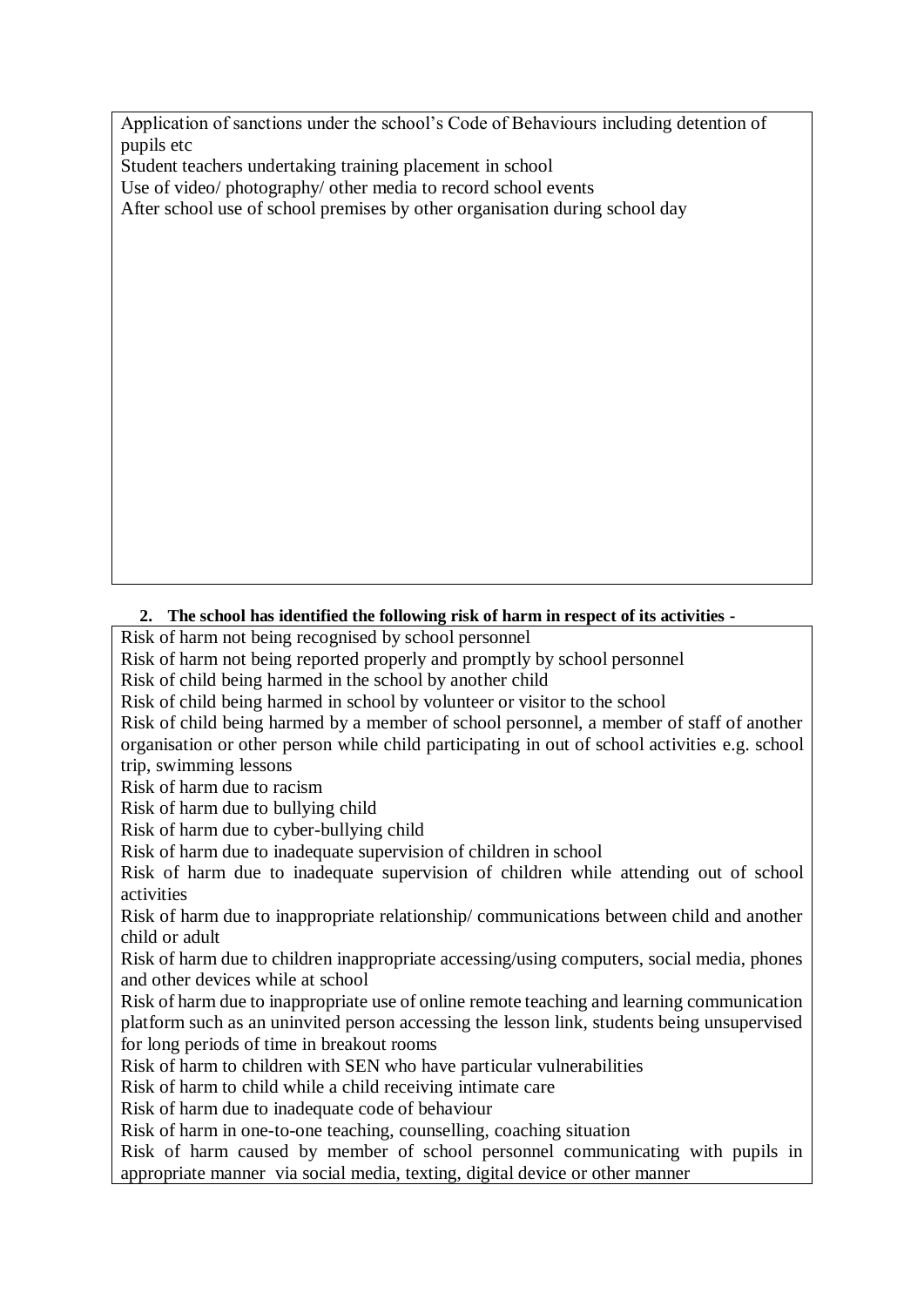Risk of harm caused by member of school personnel accessing/ circulating inappropriate material via social media, texting, digital device or other manner Risk of harm due to non-teaching of SPHE, Stay Safe

**3. The school has the following procedures in place to address the risks of harm identified in this assessment -**

All school personnel are provided with a copy of the school's *Child Safeguarding Statement*

The *Child Protection Procedures for Primary and Post-Primary Schools 2017* are made available to all school personnel

School Personnel are required to adhere to the *Child Protection Procedures for Primary and Post-Primary Schools 2017* and all registered teaching staff are required to adhere to the *Children First Act 2015*

The school implements in full the Stay Safe Programme

The school implements in full the SPHE curriculum

The school has an Anti-Bullying Policy which fully adheres to the requirements of the Department's *Anti-Bullying Procedures for Primary and Post-Primary Schools*

The school has a yard/playground supervision policy to ensure appropriate supervision of children during, assembly, dismissal and breaks and in respect of specific areas such as toilets, changing rooms etc.

The school has in place a policy and clear procedures in respect of school outings The school has a Health and Safety Policy

The school adheres to the requirements of the Garda vetting legislation and relevant DES circulars in relation to recruitment and Garda vetting

The school has a codes of conduct for school personnel (teaching and non-teaching staff) The school complies with the agreed disciplinary procedures for teaching staff The school has a Special Educational Needs policy

The school has an Intimate Care Policy/plan in respect of students who require such care The school has in place a policy and procedures for the Administration of Medication to pupils

The school –

o Has provided each member of school staff with a copy of the school's Child Safeguarding Statement

o Ensures all new staff are provided with a copy of the school's Child Safeguarding Statement

o Encourages staff to avail of relevant training

o Encourages board of management members to avail of relevant training

o Maintains records of all staff and board member training

The school has in place a policy and procedures for the administration of First Aid The school has in place a code of behaviour for pupils

The school has an Acceptable Use Policy in place, to include provision for online teaching and learning remotely, and has communicated this policy to parents

The school has in place a policy governing the use of smart phones and devices in the school by pupils as per circular 38/2018

The school has in place a Critical Incident Management Plan

The school has in place a Home School Liaison policy and related procedures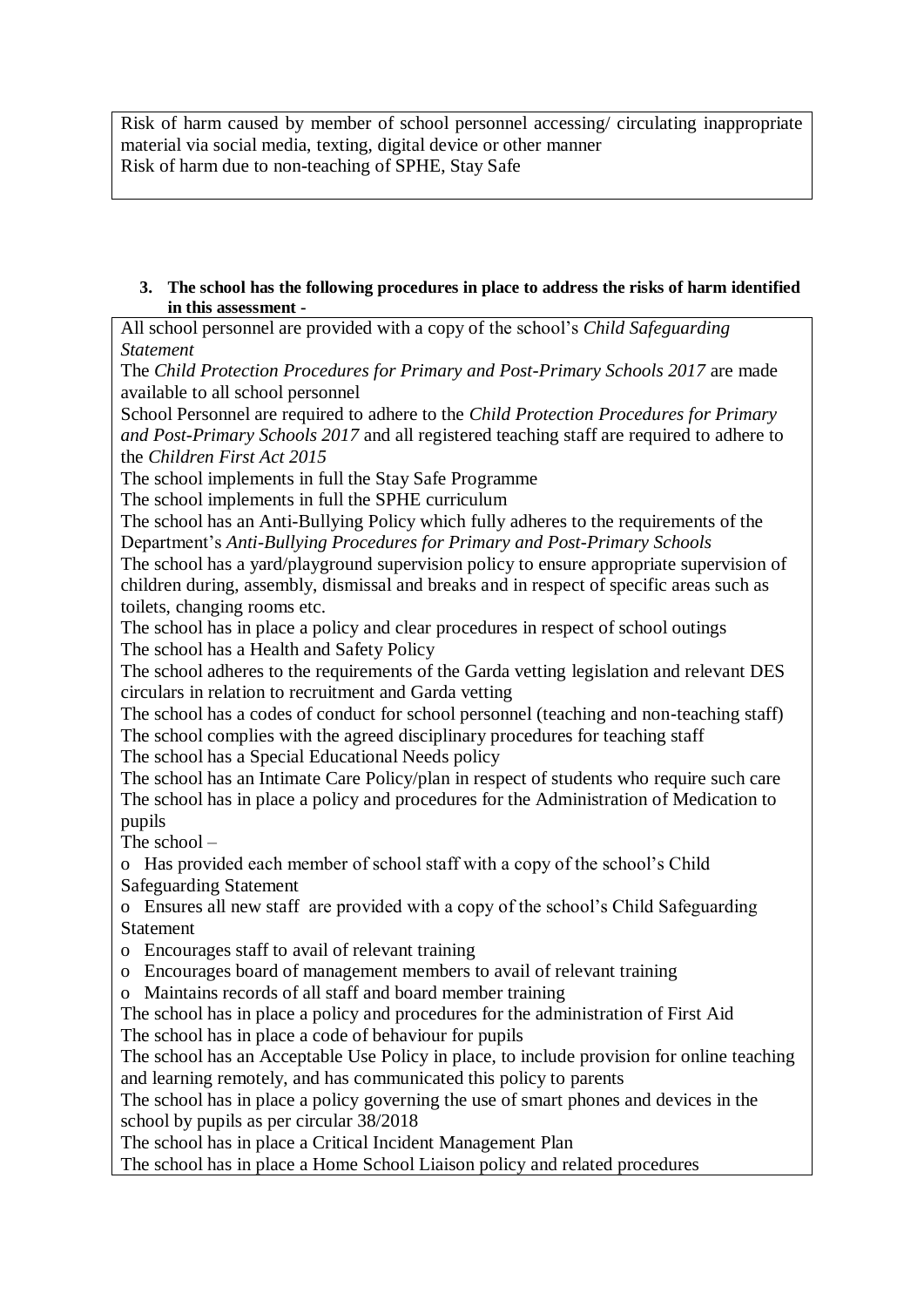The school has in place a policy and procedures for the use of external persons to supplement delivery of the curriculum

The school has in place a policy and procedures for the use of external sports coaches The school has in place a policy and clear procedures for one-to-one teaching activities The school has in place a policy and procedures for one-to-one counselling

The school has in place a policy and procedures in respect of student teacher placements The school has in place a policy and procedures in respect of students undertaking work experience in the school

**Important Note:** It should be noted that risk in the context of this risk assessment is the risk of "harm" as defined in the Children First Act 2015 and not general health and safety risk. The definition

of harm is set out in Chapter 4 of the *Child Protection Procedures for Primary and Post-Primary Schools 2017*

In undertaking this risk assessment, the board of management has endeavored to identify as far as possible the risks of harm that are relevant to this school and to ensure that adequate procedures are in place to manage all risks identified. While it is not possible to foresee and remove all risk of harm, the school has in place the procedures listed in this risk assessment to manage and reduce risk to the greatest possible extent.

This risk assessment has been completed by the Board of Management on 20/10/21.

It shall be reviewed as part of the school's annual review of its Child Safeguarding Statement.

# Signed: Marie Gleeson Date:20/10/21

Chairperson, Board of Management

## Signed: Margaret Watters Date: 20/10/21

Principal/Secretary to the Board of Management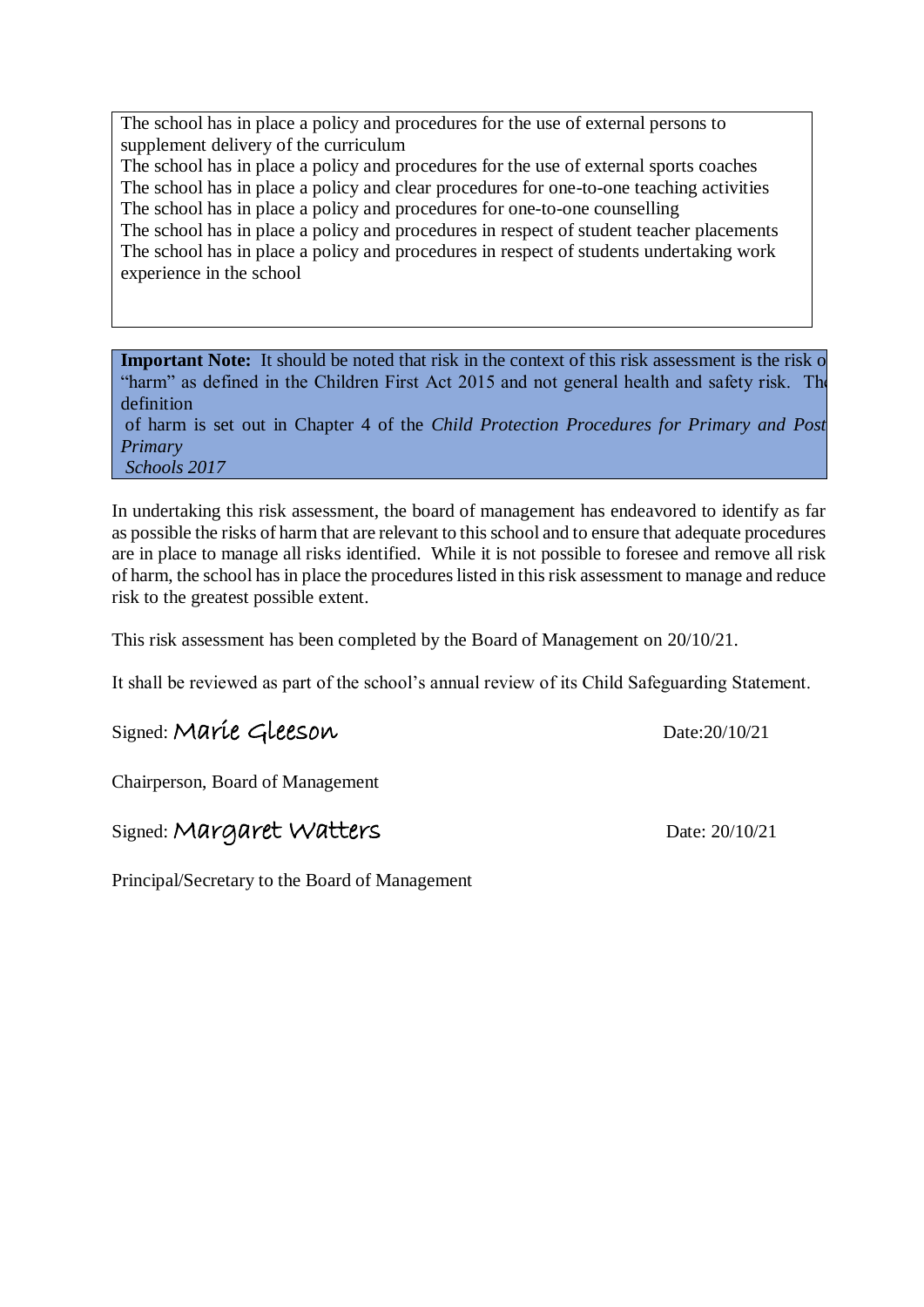### **Child Safeguarding Risk Assessment**

Athea National School, Athea, County Limerick September 2021 To be reviewed annually or more frequently as appropriate

In accordance with section 11 of the [Children First Act 2015,](http://www.irishstatutebook.ie/eli/2015/act/36/enacted/en/pdf) [Children First: National Guidance](https://assets.gov.ie/25844/b90aafa55804462f84d05f87f0ca2bf6.pdf)  [for the Protection and Welfare of Children 2017,](https://assets.gov.ie/25844/b90aafa55804462f84d05f87f0ca2bf6.pdf) [the Addendum to Children First \(2019\),](https://assets.gov.ie/25819/c9744b64dfd6447985eeffa5c0d71bbb.pdf) chapter 8 of the [Child Protection Procedures for Primary and Post Primary Schools 2017](https://www.gov.ie/pdf/?file=https://assets.gov.ie/45063/2d4b5b3d781e4ec1ab4f3e5d198717d9.pdf#page=1) and [Tusla Guidance on the preparation of Child Safeguarding Statements,](https://www.tusla.ie/uploads/content/4214-TUSLA_Guidance_on_Developing_a_CSS_LR.PDF)the following is the Child Safeguarding Risk Assessment for Athea National School, Athea, County Limerick. The school has identified areas of potential risk of harm to pupils in the school environment. The table below lists those potential risks and the procedures and/or policies in place for managing those risks.

|    | <b>List of School Activities</b>                                     | The school has the following procedures in place to                                                                                                                                                                                                                                                                                                                                                                                                                              |
|----|----------------------------------------------------------------------|----------------------------------------------------------------------------------------------------------------------------------------------------------------------------------------------------------------------------------------------------------------------------------------------------------------------------------------------------------------------------------------------------------------------------------------------------------------------------------|
|    |                                                                      | address the risk identified in this assessment                                                                                                                                                                                                                                                                                                                                                                                                                                   |
| 1. | Training of school personnel in<br><b>Child Protection Matters</b>   | Child Safeguarding Statement and<br><b>DES</b><br>$\bullet$<br>procedures made available to all staff.<br>DLP and DDLP to attend PDST face to face<br>training.<br>All staff to view Tusla training module and any<br>$\bullet$<br>other training offered by the PDST.<br>BOM retains all records of staff and Board<br>$\bullet$<br>training.<br>Visiting staff and part-time teachers to comply<br>with Garda vetting and to be familiar with<br>Child Safeguarding Statement. |
| 2. | One to one teaching                                                  | School has glass panels in doors of all<br>$\bullet$<br>classrooms where one to one teaching takes<br>place.                                                                                                                                                                                                                                                                                                                                                                     |
| 3. | Care of children with special needs<br>including intimate care needs | School has Intimate Care Needs Policy<br>$\bullet$<br>(available on website) Two adults are present<br>for all intimate care needs procedures.<br>This may be SNAs or teachers depending on<br>availability.<br>RSE and SPHE can be differentiated as<br>appropriate                                                                                                                                                                                                             |
| 4. | Toilet areas                                                         | Toilet procedures. Supervision policy<br>$\bullet$                                                                                                                                                                                                                                                                                                                                                                                                                               |
| 5. | Curricular provision in respect of<br>SPHE, RSE, Stay Safe Programme | School implements SPHE (Social, Personal<br>$\bullet$<br>and Health Education) RSE (Relationships and<br>Sexuality Education), Stay Safe Programmes<br>& Weaving Well-Being Programme<br>and<br>facilitates staff training when available                                                                                                                                                                                                                                        |
| 6. | Recruitment of new staff                                             | Child Safeguarding Statement<br><b>DES</b><br>and<br>$\bullet$<br>procedures made available to all staff.<br>Staff to view Tusla training module and any<br>other online training offered by PDST<br>(Professional<br>Development<br>Service<br>for                                                                                                                                                                                                                              |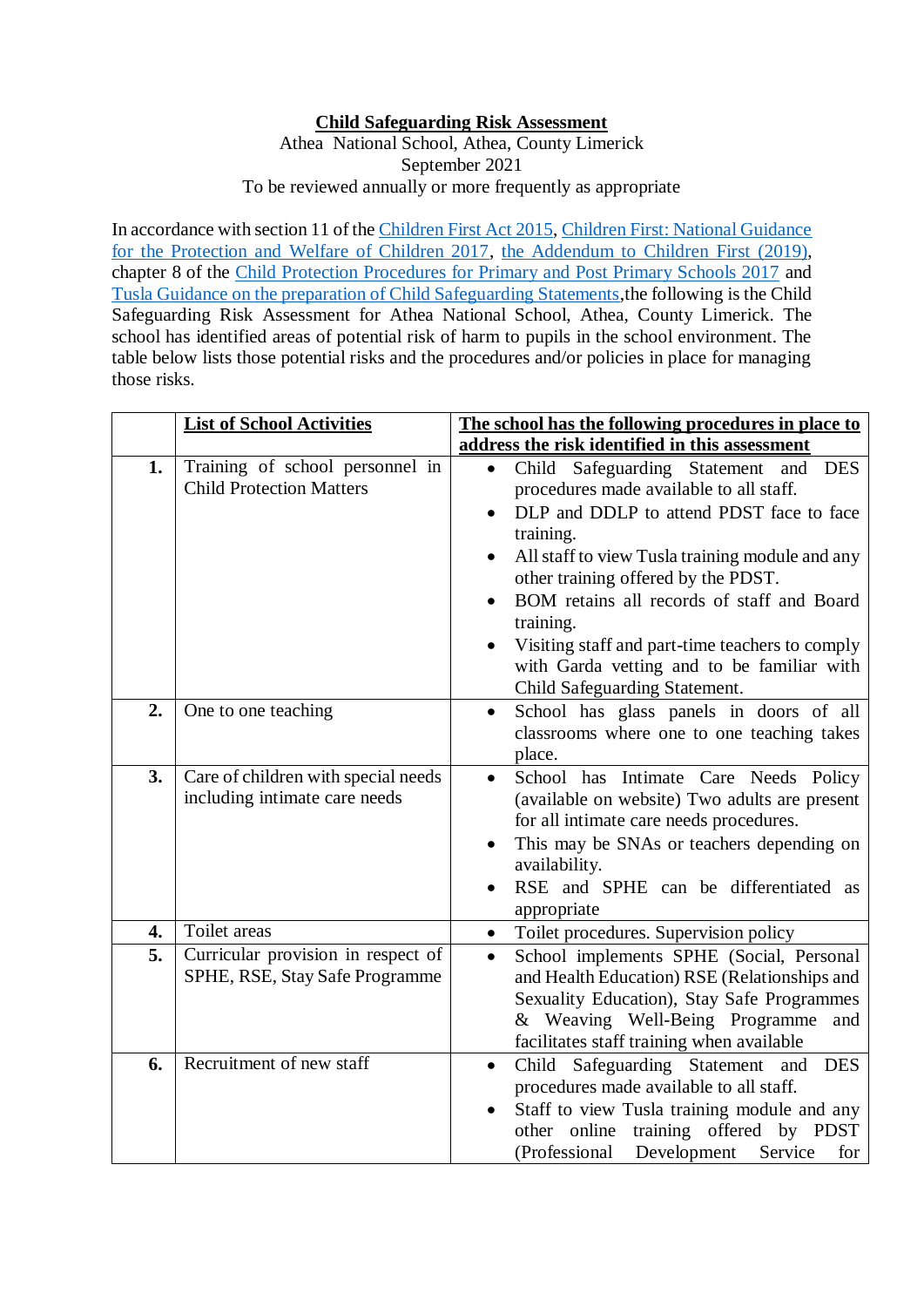|     |                                                                                                      |                                             | Teachers) or provide certificate to prove                                                                                                                                                                                                                                                              |
|-----|------------------------------------------------------------------------------------------------------|---------------------------------------------|--------------------------------------------------------------------------------------------------------------------------------------------------------------------------------------------------------------------------------------------------------------------------------------------------------|
|     |                                                                                                      |                                             | training has previously been undertaken                                                                                                                                                                                                                                                                |
| 7.  | of<br>Management<br>challenging<br>behaviour amongst pupils                                          | $\bullet$                                   | Health and Safety Policy Code of Behaviour                                                                                                                                                                                                                                                             |
| 8.  | Coaches<br>External<br><b>Sports</b><br>including<br>extra-curricular<br>activities coaches/teachers |                                             | Garda vetting procedures in place.                                                                                                                                                                                                                                                                     |
| 9.  | <b>Swimming Lessons</b>                                                                              | ٠                                           | Garda vetting procedures in place.                                                                                                                                                                                                                                                                     |
| 10. | Students participating in work<br>experience                                                         | $\bullet$<br>Garda vetted.                  | Work Experience Policy in place (available on<br>our website). All students over 16 years of age                                                                                                                                                                                                       |
| 11. | 3rd Level students participating in<br><b>School Placement</b>                                       | $\bullet$                                   | All students over 16 years of age Garda vetted.<br>Letter of agreement completed with 3rd Level<br>College. Child Safeguarding Statement                                                                                                                                                               |
| 12. | <b>Volunteers / Parent Helpers</b>                                                                   | $\bullet$                                   | Supervised by staff in open areas<br>Garda vetting procedures in place                                                                                                                                                                                                                                 |
| 13. | Supervision of children at playtime                                                                  | $\bullet$                                   | Supervision policy and procedures in place.<br>Rota maintained by Dep Principal                                                                                                                                                                                                                        |
|     | <b>14.</b> Use of church & community hall                                                            | $\bullet$                                   | Always supervised by teachers                                                                                                                                                                                                                                                                          |
| 15. | Visiting speakers                                                                                    | $\bullet$<br>speakers.                      | Teachers remain in class<br>visiting<br>with                                                                                                                                                                                                                                                           |
|     | <b>16.</b> Use of ICT by pupils or staff                                                             | ٠<br>Online<br>$\bullet$<br>$\bullet$       | ICT and Acceptable Use policies in place.<br>teaching and learning remotely<br>provisions included in policies<br>Internet Safety lessons taught to pupils<br>throughout the school                                                                                                                    |
|     | 17. Use of mobile phones by pupils                                                                   | $\bullet$                                   | Mobile phone policy; not permitted to be used<br>without authorisation                                                                                                                                                                                                                                 |
| 18. | <b>Bullying</b>                                                                                      |                                             | Anti-bullying Policy and Procedures in place.<br>Weaving Well-Being programmes taught in all<br>classes (linked to SPHE).                                                                                                                                                                              |
| 19. | <b>School Access</b>                                                                                 | ٠<br>$\bullet$                              | Front door access by bell & security camera.<br>Access during school day through front door<br>only. Gates locked while children outside<br>Visitors must sign in at office.<br>Access to classrooms during the school day is<br>restricted and monitored.<br>CCTV cameras in place to monitor access. |
| 20. | Administration<br>of<br>First<br>Aid/Medicine                                                        | $\bullet$<br>$\bullet$<br>necessary.<br>(6) | Administration of Medicine policy.<br>Training provided on specific conditions as<br><b>Trained First Aiders;</b><br>$\triangleright$ Cardiac First Response (6)<br>$\triangleright$ Administration of<br>Salbutamol, Epinephrine, and Glucagon                                                        |